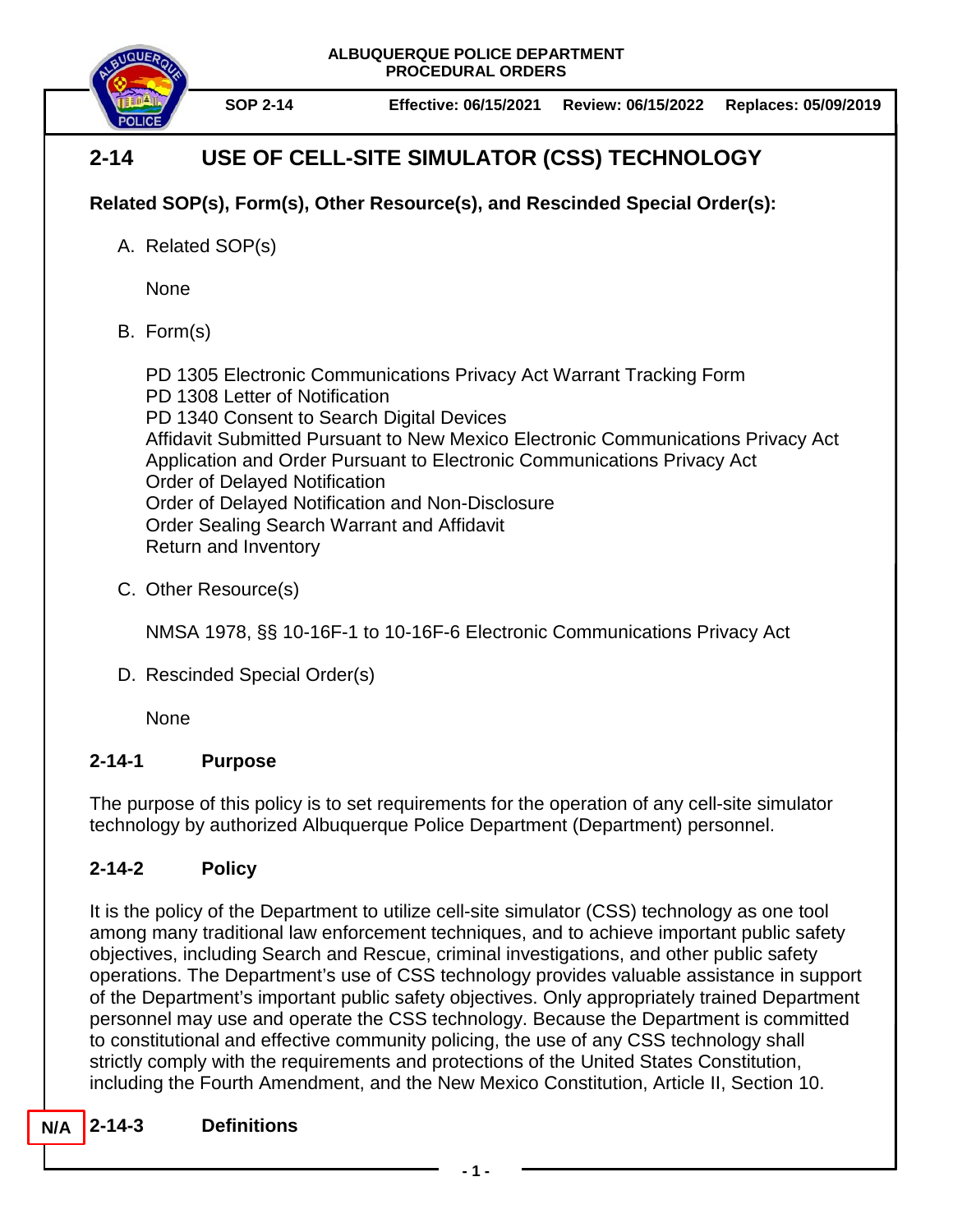#### **ALBUQUERQUE POLICE DEPARTMENT PROCEDURAL ORDERS**



**SOP 2-14 Effective: 06/15/2021 Review: 06/15/2022 Replaces: 05/09/2019**

### A. Authorized Information

The industry standard unique identifying number assigned by the device manufacturer or cellular network provider and limited signaling information from a cellular device, including the relative strength and general direction of a cellular device.

B. Cell-Site Simulator (CSS) Technology

Technology that transmits as a cell tower and acquires identifying information from cellular devices; however, this identifying information is limited. CSS does not function as a Global Positioning System (GPS) locator and does not obtain or download any location information from the cellular device or its applications.

C. Prohibited Information and Data

Contents of any communications; data contained on the phone itself, including emails, texts, contact lists, images, etc.; or subscriber account information, including the account holder's name, address, or telephone number.

### **2-14-4 Staffing and Personnel Responsibilities**

- A. Only Electronic Support Unit (ESU) personnel within the Investigative Services Division (ISD) shall administer CSS technology.
- B. ESU sworn personnel operating CSS technology shall only acquire Authorized Information and shall not acquire Prohibited Information and Data from a cellular device.
- C. The ESU Sergeant shall:

**4**

**4**

**4**

- 1. Supervise, train, and evaluate the ESU detectives' training in utilizing CSS technology;
- 2. Assist in coordinating the use of CSS technology and trained personnel to support Department operations, including Search and Rescue, criminal investigations, and public safety operations;
- 3. Receive, review, authorize, and assign the requests to utilize CSS technology based on the appropriateness of the underlying case, operation, or mission, as well as the lawfulness and compliance with the Electronic Communications Privacy Act;
- 4. Be responsible for confirming approval from the Career Criminal Lieutenant or their designee prior to using any CSS technology. In exigent circumstances, the ESU Sergeant shall be responsible for confirming approval from the ISD Commander or their designee;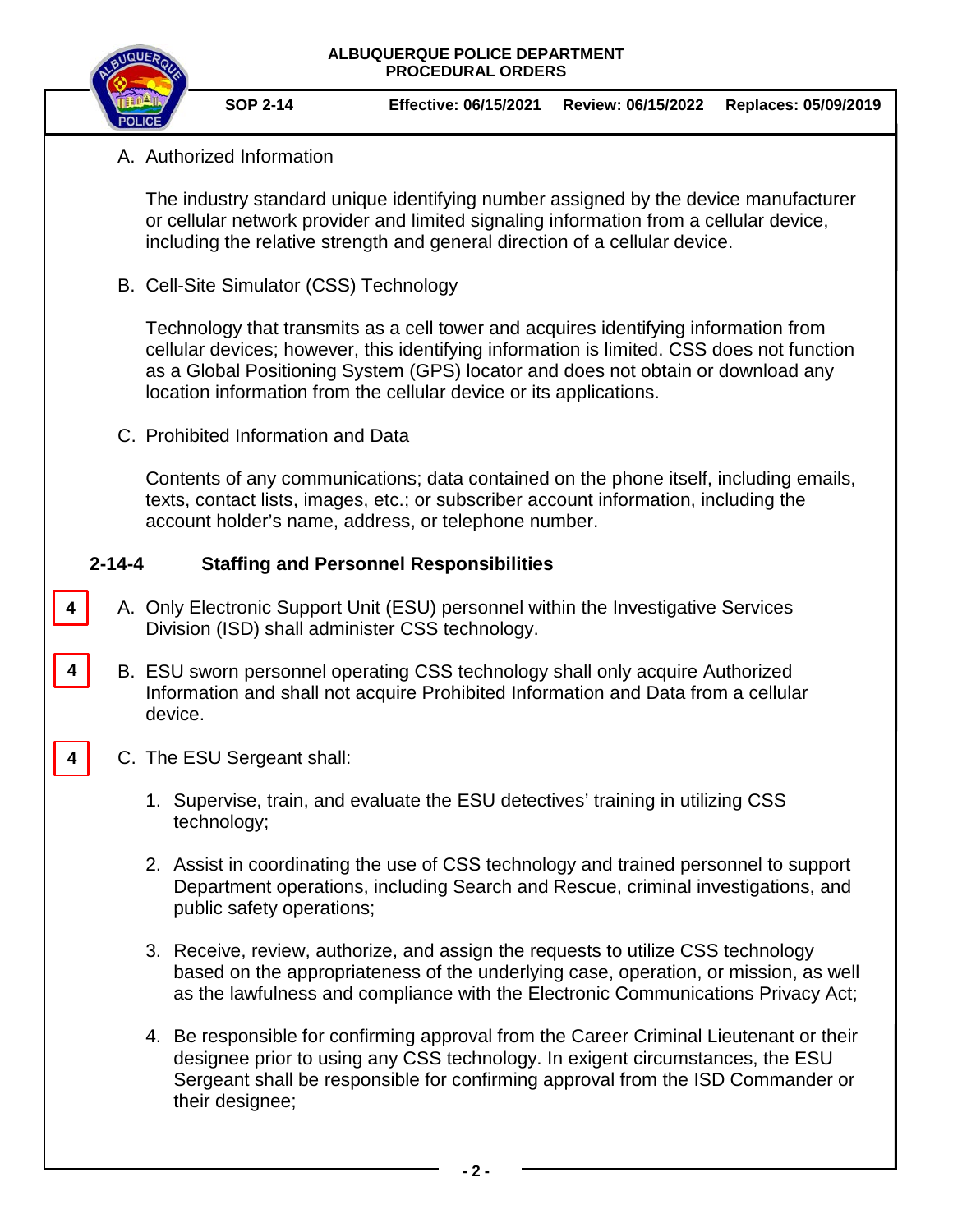| ALBUQUERQUE POLICE DEPARTMENT<br><b>PROCEDURAL ORDERS</b> |    |                                                                                                                                                                                                                                                                                                              |  |  |  |  |  |
|-----------------------------------------------------------|----|--------------------------------------------------------------------------------------------------------------------------------------------------------------------------------------------------------------------------------------------------------------------------------------------------------------|--|--|--|--|--|
|                                                           |    | <b>SOP 2-14</b><br><b>Effective: 06/15/2021</b><br>Review: 06/15/2022<br>Replaces: 05/09/2019                                                                                                                                                                                                                |  |  |  |  |  |
|                                                           |    | 5. Ensure that any Authorized Information is removed from the CSS technology at the<br>conclusion of the CSS operation and provided to the case agent, consistent with<br>the requirements in this Standard Operating Procedure (SOP);                                                                       |  |  |  |  |  |
|                                                           |    | 6. Maintain a log of the use of CSS technology;                                                                                                                                                                                                                                                              |  |  |  |  |  |
|                                                           |    | 7. Conduct a monthly audit to ensure strict compliance with all applicable laws and<br>procedures, document the results, and address any issues resulting from the<br>monthly audit; and                                                                                                                     |  |  |  |  |  |
|                                                           |    | 8. Maintain all Department CSS technology to ensure it remains in working condition<br>and consistent with the manufacturer's recommendations.                                                                                                                                                               |  |  |  |  |  |
|                                                           |    | D. An ESU detective who operates CSS technology shall:                                                                                                                                                                                                                                                       |  |  |  |  |  |
|                                                           | 1. | Obtain approval from the ESU Sergeant or their designee, prior to using any CSS<br>technology; and                                                                                                                                                                                                           |  |  |  |  |  |
| $\overline{7}$                                            |    | 2. Be responsible for the operation of CSS technology.                                                                                                                                                                                                                                                       |  |  |  |  |  |
| $\mathbf{3}$                                              |    | E. Confidentiality                                                                                                                                                                                                                                                                                           |  |  |  |  |  |
|                                                           |    | 1. Due to the sensitive nature of CSS technology and its use, the ESU Sergeant and<br>ESU detectives shall abide by the requirements under all applicable confidentiality<br>and non-disclosure agreements.                                                                                                  |  |  |  |  |  |
|                                                           |    | 2. All Department personnel shall consider any Authorized Information obtained from<br>CSS technology as confidential and they shall handle Authorized Information in a<br>confidential manner.                                                                                                              |  |  |  |  |  |
| $2 - 14 - 5$                                              |    | <b>Training and Accountability</b>                                                                                                                                                                                                                                                                           |  |  |  |  |  |
|                                                           |    | A. Department personnel shall not use CSS technology, except for the ESU Sergeant<br>and ESU detectives who have been trained in the operation of CSS technology.                                                                                                                                            |  |  |  |  |  |
|                                                           |    | 1. The ESU Sergeant shall conduct inspections of all CSS technology to ensure the<br>equipment is properly functioning.                                                                                                                                                                                      |  |  |  |  |  |
|                                                           |    | 2. Consistent with federal, state, and local laws, and this SOP, at least on an annual<br>basis and in consultation with the Office of the City Attorney, the ESU Sergeant<br>shall conduct training for ESU detectives. The training shall include a component of<br>Electronic Communications Privacy Act. |  |  |  |  |  |
|                                                           |    | a. The ESU Sergeant and ESU detectives shall be trained on the manufacturer's<br>directions and manual prior to the use of any CSS technology.                                                                                                                                                               |  |  |  |  |  |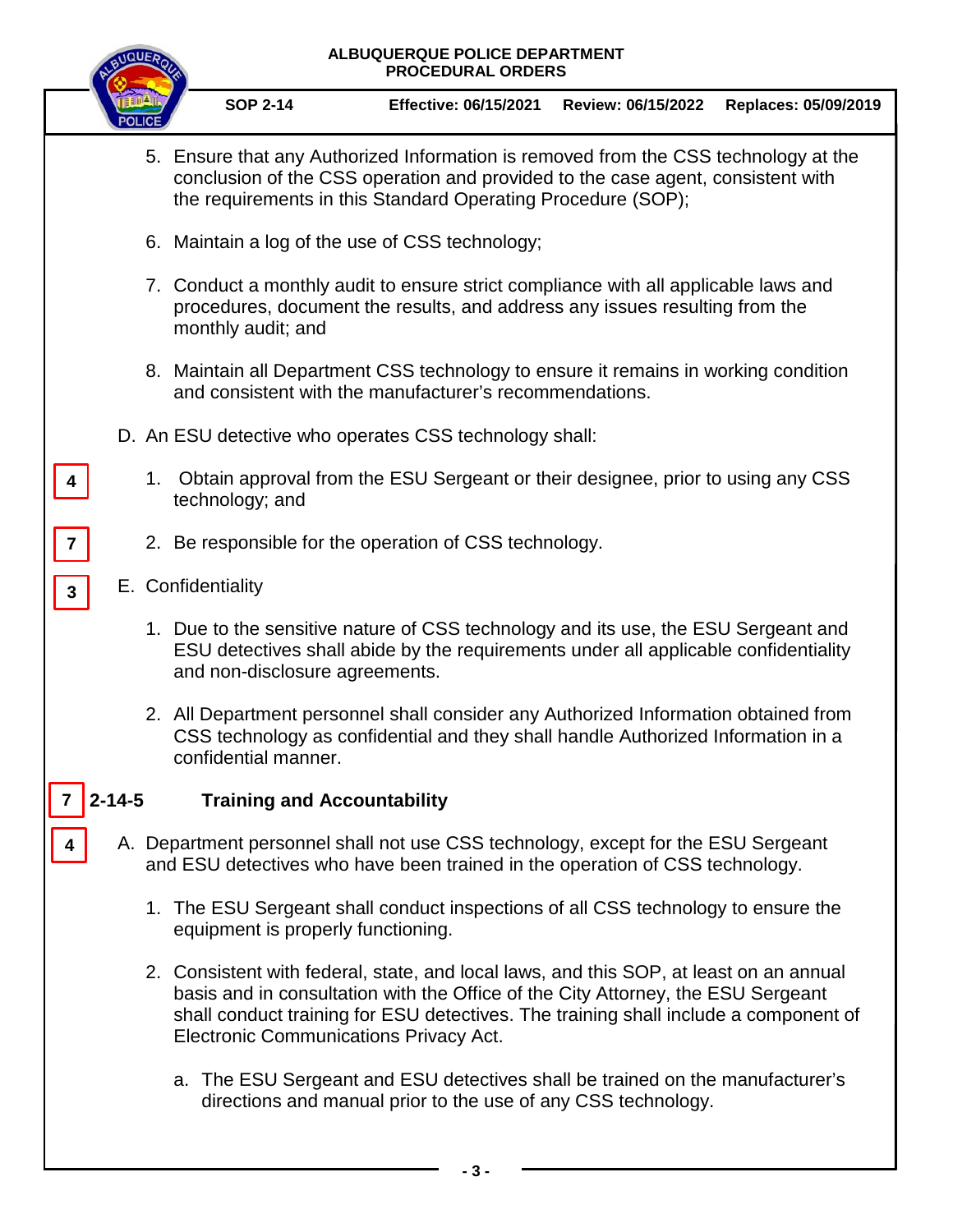# **ALBUQUERQUE POLICE DEPARTMENT PROCEDURAL ORDERS SOP 2-14 Effective: 06/15/2021 Review: 06/15/2022 Replaces: 05/09/2019** B. The ESU Sergeant or their designee shall approve the use of any CSS technology for training purposes. The ESU Sergeant and ESU detectives shall understand the legal process described below, including any requirements to apply for and receive judicial authorization as described in this SOP. 1. The ESU Sergeant shall periodically review and revise this SOP and any associated training as a result of any significant advances in technological capabilities. 2. All Department personnel are prohibited under federal law from intercepting the contents of any communications through the use of CSS technology. Additionally, all Department personnel are prohibited under this SOP from intercepting any Prohibited Information and Data through the use of CSS technology. 3. When CSS technology is used to locate a known cellular device, the ESU Sergeant and ESU detectives shall delete all Authorized Information as soon as the particular device is located. 4. When CSS technology is used to identify an unknown cellular device, the ESU Sergeant and ESU detectives shall delete all Authorized Information as soon as the target cellular device is identified and not less than once every thirty (30) days in the event that a court order is granted allowing for the retention of the Authorized Information. 5. Prior to deploying CSS technology for a different mission, the ESU detectives shall verify the Authorized Information from a previously completed mission has been cleared from the CSS technology. 6. When CSS technology is used following a natural disaster or when the ESU

Sergeant or ESU detectives assist the Open Space Section in a Search and Rescue operation, ensure that any Authorized Information is removed from the CSS technology at the conclusion of the CSS operation and provided to the case agent, consistent with the requirements in this SOP.

# **2-14-6 Legal Process and Applications for Use of CSS Technology**

- A. Consistent with the Electronic Privacy Communications Act, the Department may access electronic device information by means of physical interaction or electronic communication with the device only if that access is made:
	- 1. Under a warrant that complies with the requirements in Electronic Privacy Communications Act;
	- 2. Under a wiretap order;

**1**

**4**

3. With the specific consent of the device's authorized possessor;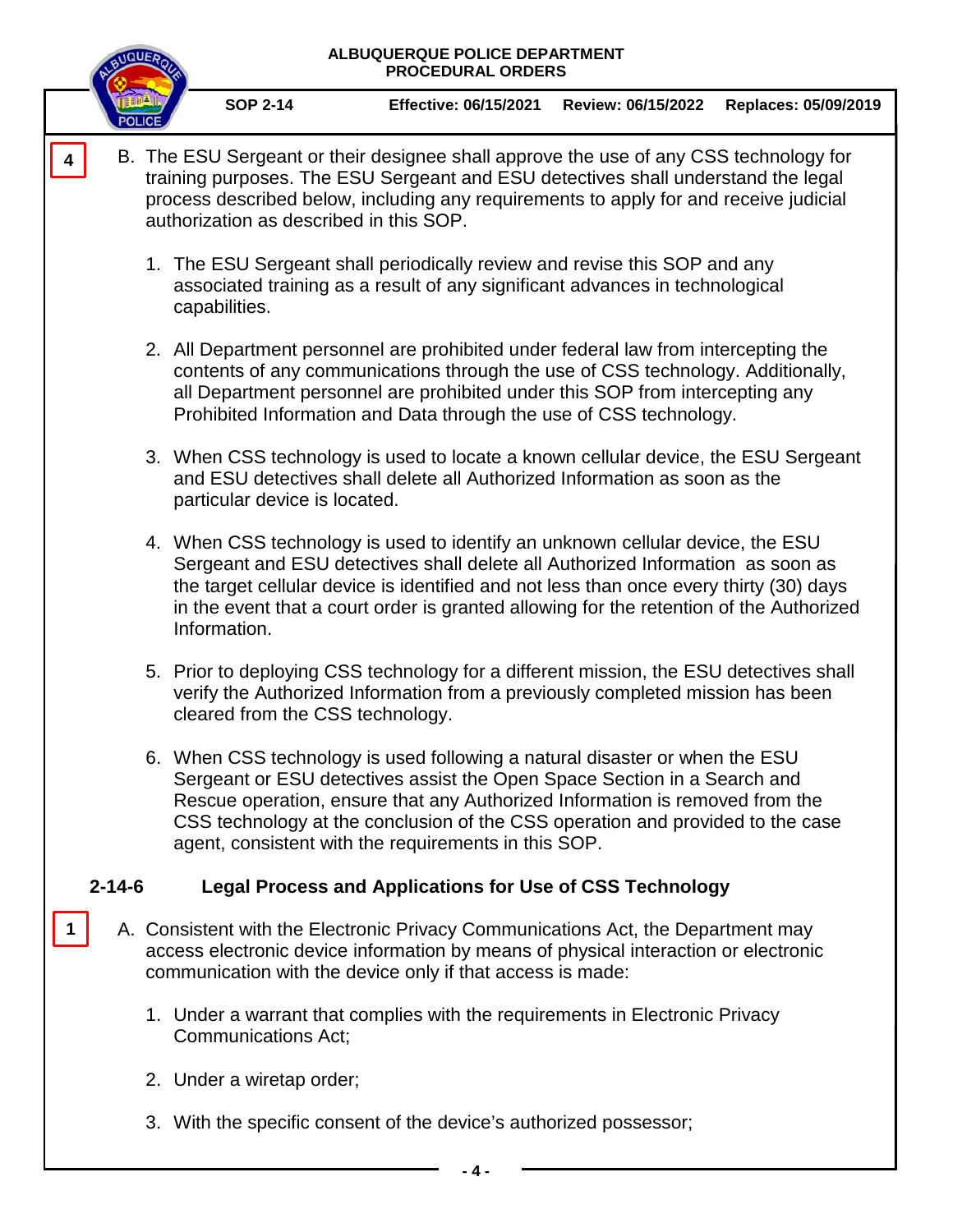#### **ALBUQUERQUE POLICE DEPARTMENT PROCEDURAL ORDERS**



**SOP 2-14 Effective: 06/15/2021 Review: 06/15/2022 Replaces: 05/09/2019**

- 4. With the specific consent of the device's owner if the device has been reported as lost or stolen;
- 5. Because the government entity believes in good faith that the device is lost, stolen, or abandoned, in which case, the government entity may access that information only as necessary and for the purpose of attempting to identify, verify, or contact the device's authorized possessor; or
- 6. Because the government entity believes in good faith that an emergency involving danger of death or serious physical injury to a natural person requires access to the electronic device information.
- B. Prior to the use of CSS technology, consistent with the Electronic Communications Privacy Act, the ESU detective or sworn personnel assigned as case agents shall apply to the appropriate court for a judicial warrant supported by probable cause. The judicial warrant requirement may not apply to the following situations: **1**
	- 1. Exigent circumstances under the Fourth Amendment, consistent with the Electronic Communications Privacy Act and Article II, Section 10 of the New Mexico Constitution;
		- a. An exigency that excuses the need to obtain a warrant may arise when the needs of the Department are so compelling that they render a warrantless search objectively reasonable. Assuming the ESU detective or sworn personnel assigned as case agents has the requisite probable cause, then a variety of exigent circumstances may justify dispensing with a warrant, including, but not necessarily limited to:
			- i. The need to protect human life or avert serious injury;
			- ii. The prevention of the imminent destruction of evidence;
			- iii. The escape of a suspect; or
			- iv. The prevention of escape by a suspect or convicted fugitive from justice.
	- 2. The ISD Commander or their designee shall approve the use of CSS technology to ensure exigency exists and deployment is authorized;
	- 3. Even if exigent circumstances do not exist, the Electronic Communications Privacy Act does not require a judicial warrant in emergency situations or when circumstances make obtaining a judicial warrant impracticable. The pre-judicial warrant use of CSS technology under this provision shall be restricted to emergency situations that involve:
		- a. Immediate danger of death or serious bodily injury to any person;
		- b. Conspiratorial activities characteristic of organized crime;
		- c. An immediate threat to a national security interest; or
		- d. An ongoing attack on a protected computer that constitutes a crime punishable by a term of imprisonment greater than one (1) year.